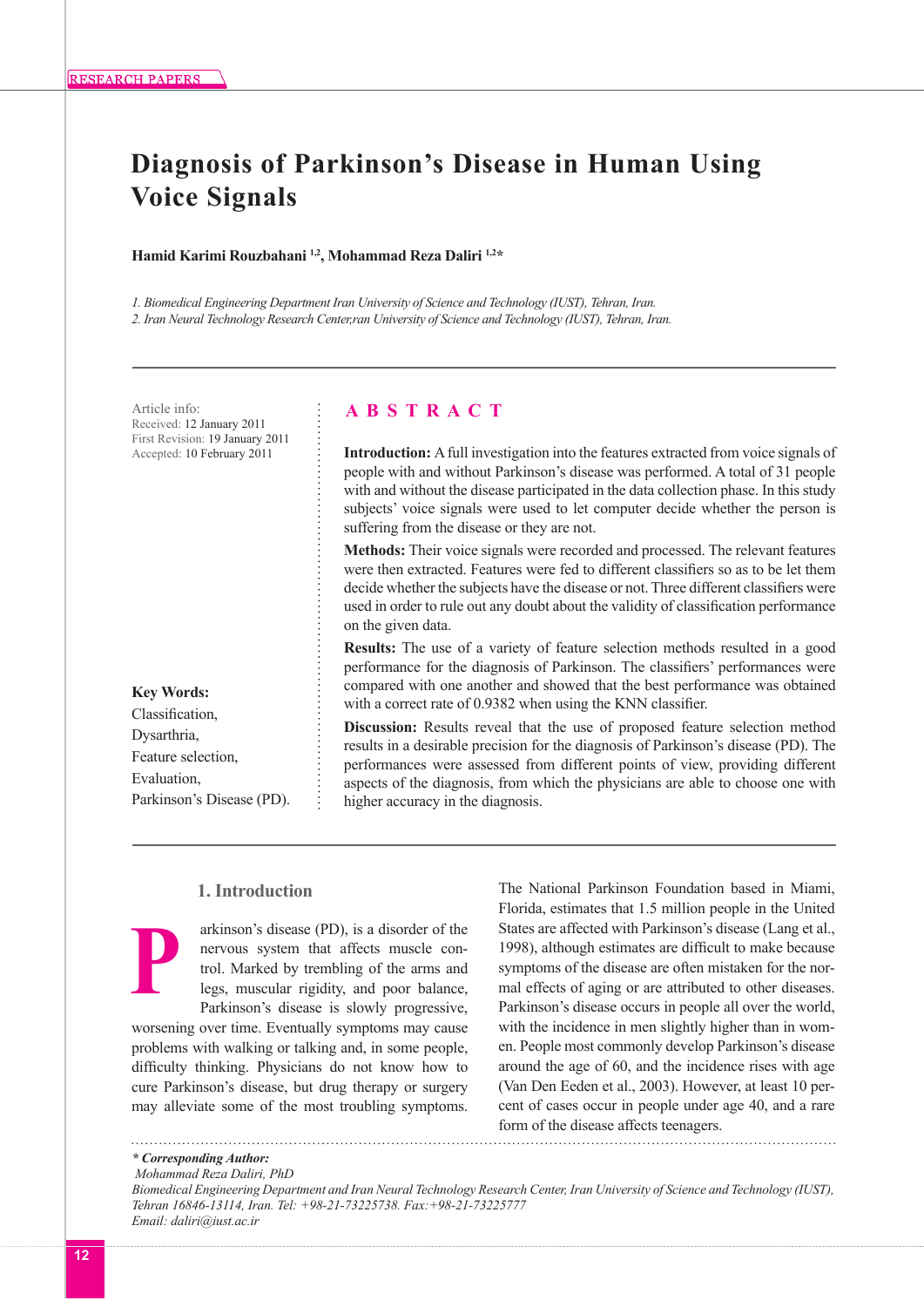Diagnosing Parkinson's disease may be difficult, particularly in the early stages of the disease when symptoms resemble other medical conditions, and misdiagnosis occurs occasionally. No single laboratory test can diagnose the disease. Blood tests, brain imaging techniques such as magnetic resonance image (MRI), positron emission tomography (PET scan), and single photon emission computed tomography (SPECT), may be used to help doctors exclude other medical conditions, such as stroke or brain tumors, that produce symptoms similar to those of Parkinson's disease. Thus, there is no unique way of diagnosis among physicians and their diagnoses are mostly based on trial and error which is not desirable. Amongst others, one of the methods for the diagnosis of voice disorders which is commonly used by clinicians and vocal therapists is the use of acoustic tools that record the changes in pressure at lips or inside the vocal tract. Recently, upon signal processing a group of experts (Little et al., 2009) found some features in the voices of the people with Parkinson's disease that can be used as discriminatory measures to differentiate those who have the disease from those who do not. As mentioned before, the disease causes the muscles to shake and vibrate unintentionally and that it starts from smaller ones (Ho et al., 1998; Logemann et al., 1978). The very onset places in which the disorder starts to appear is the patient's vocal cords, so as of then the patient's voice signal will have some extra oscillations and other abnormal deviations from the expected signal that can be extracted if it is processed. This is obvious when the patient decides to speak and cannot produce the correct vocal sounds. This vocal impairment is called dysarthria. The problem they experience when trying to normally articulate speech is named dysarthria. Symptoms of dysarthria include reduced loudness, breathiness (which is a kind of noise mounted on voice signal), decreased energy in higher parts of harmonic spectrum and exaggerated vocal tremor (Rahn et al., 2007).

In the field of vocal diagnosis there are a handful of methods for recording and sampling voices depending on what objectives we have (Baken et al., 2000; Dejonckere et al., 2001). One of the most famous approaches is running speech in which the subject is supposed to read a sentence out and their voice is recorded simultaneously. The sentence is a standard one and forces the subject to pronounce different sounds so as to expose their impairments. Other method is vowel (or sustained) phonation in which the subject is supposed to pronounce a vowel sound for as long as possible while having their voices recorded. Although the first method might seem more realistic, second method is sufficient to show the desired discriminatory criteria. Normal and

disordered vowel sounds have a large range of behavior including nearly periodic or regular vibration, aperiodic or irregular vibration and sounds with no apparent vibration at all. All these types of signal suffer from some sort of breathiness of noise. In general vocal problems exhibit two characteristic phenomena: increased vibrating aperiodicity and increased breathiness (Michaelis et al., 1998). These categorizations are necessary for the analysis of speech signals. Because the mentioned noise is remarkable in analysis we cannot use classical methods (specially linear and deterministic methods like Fourier transform or spectrum analyzing) and there is a need for some new methods of stochastic signal processing (Carding et al., 2004).

Recently, some new measurement methods have been proposed which are based on nonlinear dynamical systems theory (Kantz et al., 1999; Little et al., 2007). This is in accordance with the nonlinear dynamics of voice production system which consists of vocal cords, pharynx, larynx and so on, each of which is a nonlinear system. Therefore, any changes in produced voice signal caused by any disease can change the dynamics of the whole system. These changes can be detected and the desired features extracted. According to the fact that randomness and noise are integral parts of the produced voice, as the new methods of processing, recurrence pitch entropy density (RPDE) and detrended fluctuation analysis (DFA) are applied to the voice signals as tools for showing the ability to detect general voice disorders (Little et al., 2007). Another important measure, that has been found invariant to the acoustic environment and the gender of the subject, is pitch period entropy (PPE) that is proposed by (Little et al., 2009), and used in this study.

These novel characteristics together with classical characteristics which are extracted using conventional methods make a sum of 22 discriminatory features that can differentiate a person with Parkinson from a healthy one using some classification method (Little et al., 2009). The measurements are provided by (Little et al., 2007). A classification method is applied on this data in (Little et al., 2009), revealed that these features are valid to be used in telemedicine for those who suffer from the disease. The result was a 0.914 of correct rate using the SVM classifier. Although relatively good, in the same study there are some features omitted, only one classifier used and no specific method mentioned for the feature selection phase thus ending up to the need for evaluation of all possible combinations among all the feature set. This will be burdensome and bring about lack of justification for the choice made. In addition, there is no comparison done on the dataset based on the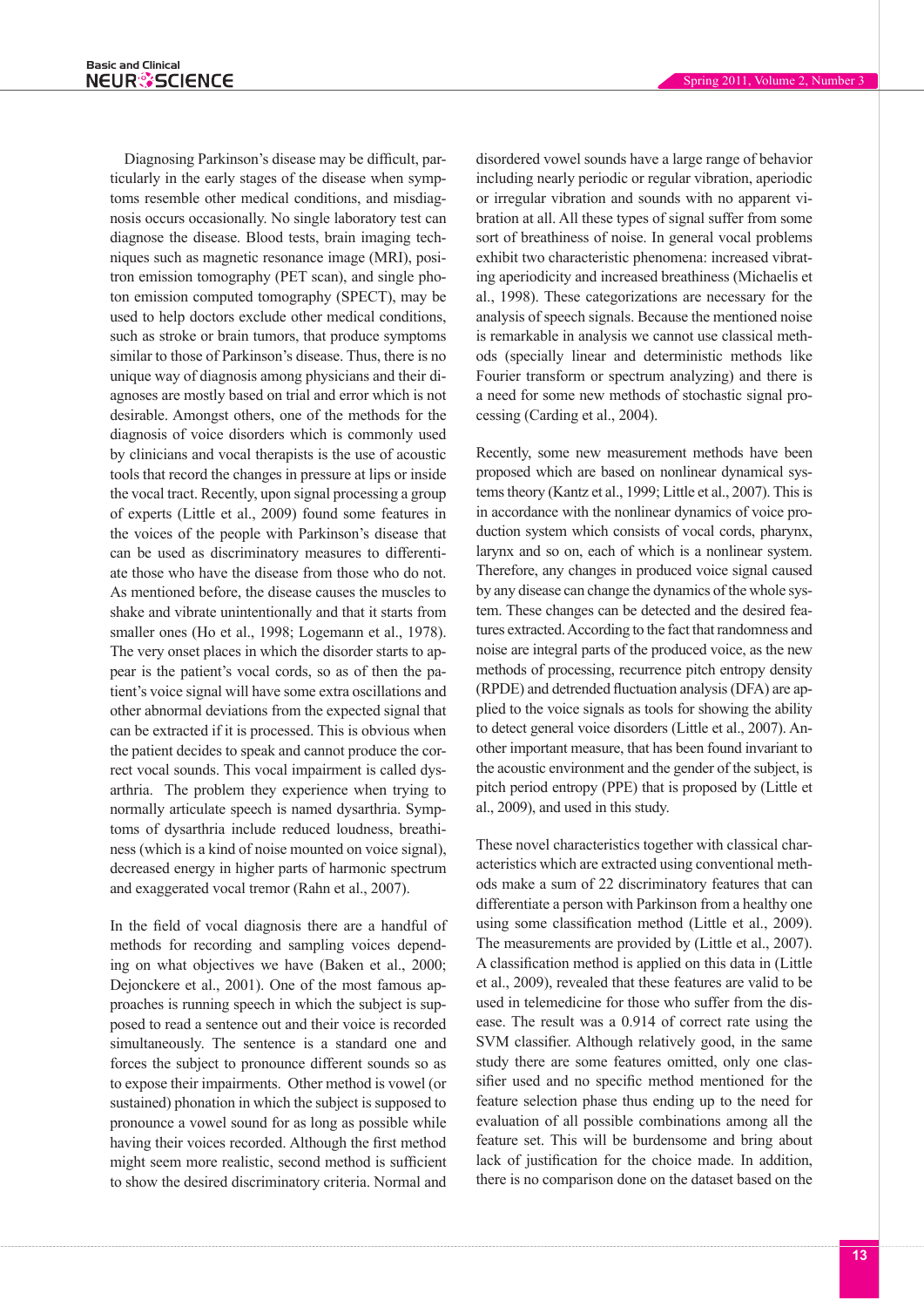kind of classifier used. In this paper we will clarify the reasons for which our features are chosen based on the most state of the art criteria available in the literature while simultaneously comparing some widely used classifiers' behaviors that eventually result in a good performance for each of them.

# **2. Methods**

# **2.1. Data Collection**

## **2.1.1. Experimental Setup**

31 people, form both genders, participated in the speech recording experiments (Little et al., 2009). They were aware of experimental conditions and their consents had already been collected. Their age ranged from 46 to 85 years. Some more detailed information on participants' condition is gathered in Table 1. The time since their disease diagnosis ranged from 0 to 28 years. It should be noted that we, as researchers, are blind to the diagnosis and all participants were diagnosed as with or without the disease according to experienced physicians. Averagely there were 6 voice signals recorded from each of them. There gathered 195 measurements altogether from the subjects. Among them, there were 23 with the disease and the rest 8 were healthy. There was a microphone (AKG C420) fitted on their heads, 8cm from their mouths, recording their voices while they pronounced a specific vowel sound for as long as they could. Calibration of microphone was done using a Class 1 sound level meter (B&K 2238) 30cm distant from the speaker. The phonation signal was sent to the



Figure 1. Two selected examples of speech signals: (a) healthy, (b) subject with PD. The horizontal axis is time in seconds, the vertical axis is signal amplitude (no units) (figure from (Little et al., 2007)).

| Subject code    | Sex | Age | <b>Stage</b><br>(H&Y) | <b>Years since</b><br>diagnosis |
|-----------------|-----|-----|-----------------------|---------------------------------|
| S01             | M   | 78  | 3.0                   | 0                               |
| S34             | F   | 79  | 2.5                   | ¼                               |
| <b>S44</b>      | M   | 67  | 1.5                   | 1                               |
| S20             | M   | 70  | 3.0                   | 1                               |
| S24             | M   | 73  | 2.5                   | 1                               |
| S <sub>26</sub> | F   | 53  | 2.0                   | $1\frac{1}{2}$                  |
| <b>S08</b>      | F   | 48  | 2.0                   | $\overline{2}$                  |
| S39             | M   | 64  | 2.0                   | 2                               |
| S33             | M   | 68  | 2.0                   | 3                               |
| <b>S32</b>      | M   | 50  | 1.0                   | 4                               |
| S02             | M   | 60  | 2.0                   | 4                               |
| S22             | M   | 60  | 1.5                   | 4½                              |
| S37             | M   | 76  | 1.0                   | 5                               |
| S21             | M   | 81  | 1.5                   | 5                               |
| S04             | M   | 70  | 2.5                   | $5\frac{1}{2}$                  |
| S19             | M   | 73  | 1.0                   | 7                               |
| <b>S35</b>      | F   | 85  | 4.0                   | 7                               |
| <b>S05</b>      | F   | 72  | 3.0                   | 8                               |
| <b>S18</b>      | M   | 61  | 2.5                   | 11                              |
| S16             | M   | 62  | 2.5                   | 14                              |
| S27             | M   | 72  | 2.5                   | 15                              |
| <b>S25</b>      | F   | 74  | 3.0                   | 23                              |
| <b>SO6</b>      | F   | 63  | 2.5                   | 28                              |
| S10(healthy)    | F   | 46  | n/a                   | n/a                             |
| S07(healthy)    | F   | 48  | n/a                   | n/a                             |
| S13(healthy)    | M   | 61  | n/a                   | n/a                             |
| S43(healthy)    | M   | 62  | n/a                   | n/a                             |
| S17(healthy)    | F   | 64  | n/a                   | n/a                             |
| S42(healthy)    | F   | 66  | n/a                   | n/a                             |
| S50(healthy)    | F   | 66  | n/a                   | n/a                             |
| S49(healthy)    | M   | 69  | n/a                   | n/a                             |

Note: "H&Y" refers to the Hoehn and NEUR®SCIENCE Yahr PD stage, where higher values indicate greater level of disability (Hoehn et al., (1967)).

**Table 1.** List of subjects with sex, age, Parkinson's stage and number of years since diagnosis.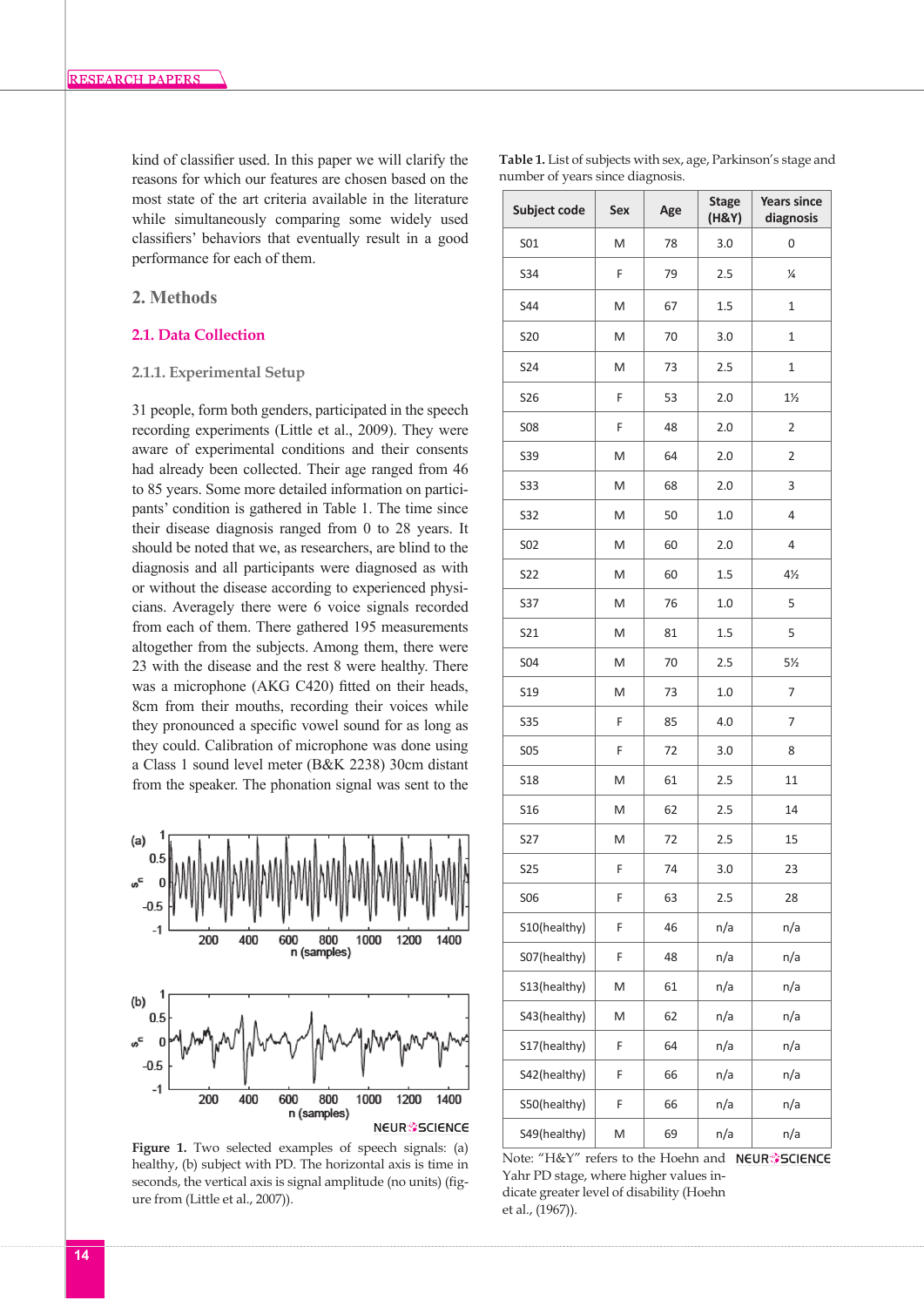#### **Table 2.** Extracted features.

| No.          | <b>Feature</b>       | Explanation                                                     |
|--------------|----------------------|-----------------------------------------------------------------|
| $\mathbf{1}$ | MDVP: Fo(Hz)         | Average vocal fundamental<br>frequency                          |
| 2            | MDVP:Fhi(Hz)         | vocal<br>fundamental<br>Maximum<br>frequency                    |
| 3            | MDVP:Flo(Hz)         | Minimum vocal fundamental fre-<br>quency                        |
| 4            | MDVP:Jitter(%)       | A measure of variation in funda-<br>mental frequency            |
| 5            | MDVP:Jitter(Abs)     | $\ast$                                                          |
| 6            | MDVP:RAP             | $\ast$                                                          |
| 7            | MDVP:PPQ             | $\ast$                                                          |
| 8            | Jitter:DDP           | $\ast$                                                          |
| 9            | MDVP:Shimmer         | A measure of variation in<br>amplitude                          |
| 10           | MDVP:<br>Shimmer(dB) | $\ast$                                                          |
| 11           | Shimmer:APQ3         | $\ast$                                                          |
| 12           | Shimmer:APQ5         | $\ast$                                                          |
| 13           | MDVP:APQ             | $\ast$                                                          |
| 14           | Shimmer: DDA         | $\ast$                                                          |
| 15           | <b>NHR</b>           | A measure of ratio of noise<br>to tonal components in the voice |
| 16           | <b>HNR</b>           | $\ast$                                                          |
| 17           | <b>RPDE</b>          | A nonlinear dynamical<br>complexity measure                     |
| 18           | D <sub>2</sub>       | $\ast$                                                          |
| 19           | <b>DFA</b>           | Signal fractal scaling exponent                                 |
| 20           | spread1              | A nonlinear measure of<br>fundamental frequency variation       |
| 21           | spread2              | $\ast$                                                          |
| 22           | <b>PPE</b>           | $\ast$                                                          |
|              |                      | <b>NEUR</b> SCIENCE                                             |

Note: \* means the same explanation as previous line.

computer using CSL 4300B hardware (KayElemetrics). The signal is then sampled at a rate of 44.1 kHz with 16 bit resolution. For the sake of brevity latter reference is recommended to the reader for more information. The 22 features shown in Table 2 are extracted, some from amplitude, some from the fundamental frequency and so on. Two example of speech signals are shown in Fig. 1, one from a healthy subject and the other from a patient. The differences are quite simple to recognize.

## **2.1.2. Feature Extraction**

In calculations the second half of every signal is ignored, because they are greatly affected by spurious dysarthria caused by lack of lung pressure which is observed in those not suffering from PD as well. In this way the risk of misinterpretation is reduced and dignity of the diagnosis is retained.

Traditional measures were calculated using the software Praat (Boersma and Weenink, 2005, 2001). These measures rely on the application of successive windows of the signal, with the determination of the vibration frequency of vocal folds (F0 or pitch period) using peak-picking, and location in time of the beginning of each cycle of vibration of the vocal folds (pitch marks) (Boersma, 2005). The noise-to-harmonics and harmonics-to-noise measures are extracted using estimates of signal to noise by calculation of autocorrelation of each cycle.

Measures related to the perturbation of amplitude were extracted by analyzing vocal cycles. So was calculated shimmer. This was done by the investigation of maximum extent of amplitude sequence in each cycle. The difference appears, when averaging mentioned sequences, and this difference is used as a measure. The same method of averaging is used for the period perturbation measures and jitter. The only difference is that absolute differences between frequencies of each cycle are used here. The averaging is applied over a varying number of cycles which is then normalized by the overall average.

The correlation dimension (D2) is calculated by time delay embedding the signal to recreate the phase space of nonlinear dynamical system that is proposed to generate the speech signal (Kantz et al., 1999).

Ignoring the calculation method for this measure given in (Little et al., 2007), the recurrence period density entropy (RPDE) is a factor showing the non periodicity of the signal. This measure is a good evidence for general voice disorders. As we know, general voice pathologies perturb the normal activity of vocal folds, not allowing them produce regular vibration.

The next measure is named detrended fluctuation analysis (DFA). This measure shows the self-autocorrelation or self-similarity of noise in speech signal. The more self-similar this noise, the more problems may exist in voice production.

The noise heard in voice is mostly the product of turbulence of the air through the vocal folds. In dysphonic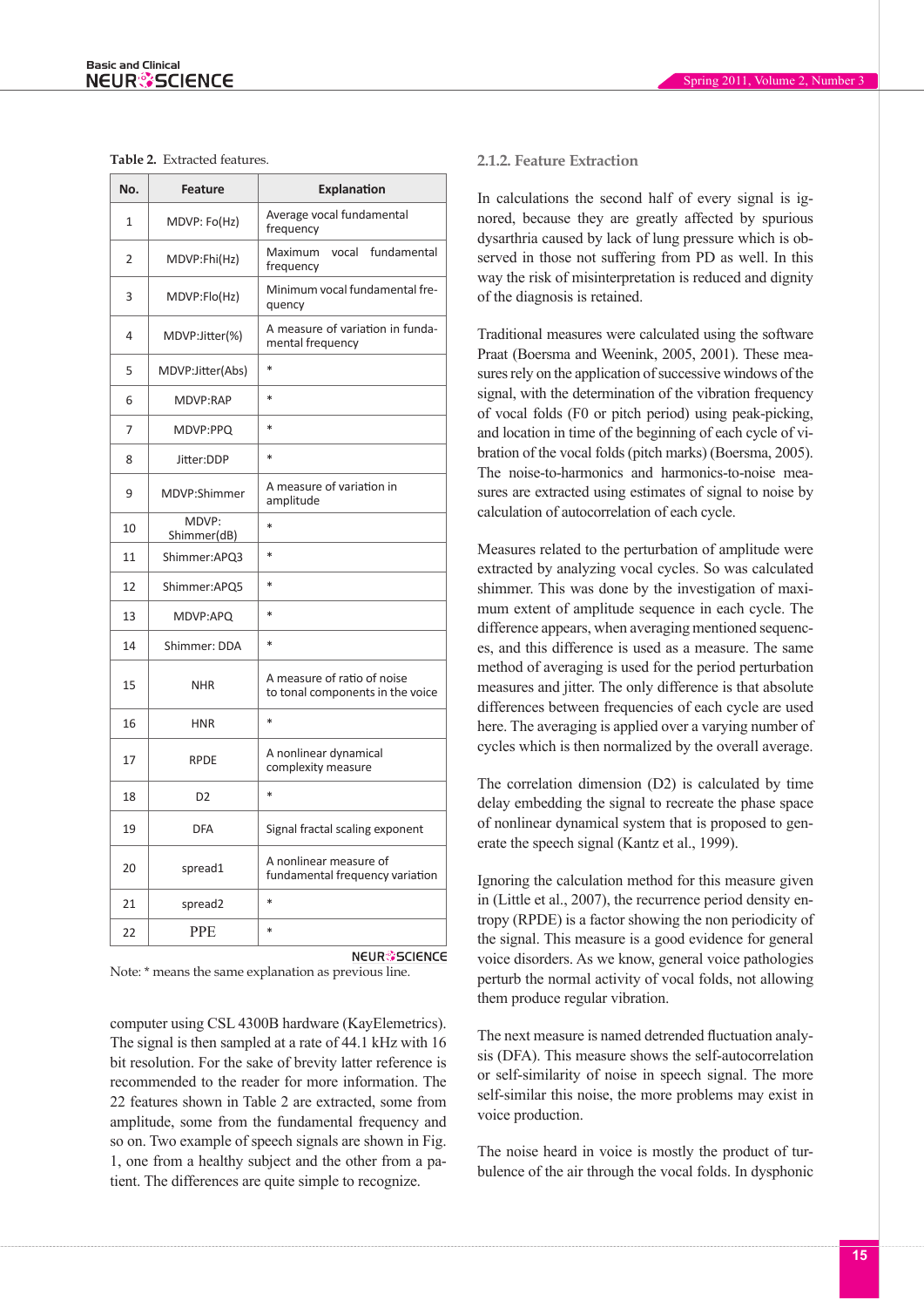disorders like incomplete vocal fold closure, there appear some self-similarity features of noise in speech signal which can be taken into consideration as measure for differentiating those who have the disease from those who do not.

A new measure is introduced in (Little et al., 2009). For the sake of awareness we have a glance at its calculation in this article. There is a normal variation in natural pitch (F0) which is observed in normal speech signal. This variation is characterized by smooth vibrato and microtremor (Schoentgen and Deguchteneere, 1995). The variation is distorted in people with PD. Of course, this fact is more remarkable during sustained phonation (Cnockaert et al., 2008), and that is one of the reasons for the choice of sustained phonation rather than running speech.

For the calculation of this measure, firstly, the pitch sequence of the phonation is obtained and converted to the logarithmic semitone scale, p(t), where p is the semitone pitch at time t. Then using a standard linear whitening filter, the linear temporal correlations in the semitone sequence are removed. This procedure will provide the analysis for the roughness of variations in the mentioned sequence to produce the relative semitone variation sequence r(t). Secondly, a discrete probability distribution of occurrence of relative semitone variations, P(r), is constructed. Finally, the entropy for this distribution is calculated which characterizes the extent of oscillations in the sequence of relative semitone pitch period variations. The increase in this entropy is corresponding to better variations over and above natural healthy variations in pitch observed in healthy speech production.

#### **2.2. Feature Vector Preparation**

#### **2.2.1. Preprocessing**

At the first step of feature preparation, an outlier removal method was tested trying to improve the efficiency of the classifiers. For this purpose, firstly, we chose a coefficient for the standard deviation based on which we could decide how big the span of the desired values of the observations was to be. Then, considering different values for the mentioned coefficient it was seen that the resulting performance did not improve, showing that reducing the number of observations in this special case, may be because of few number of observations, does not help us. So outlier removal was not considered a case of improvement anymore. Some of the results on outlier removal are provided in Table 3. Data normalization seemed to be necessary to be applied to the data at

hand, because the span of variation was so much different from one feature to another, and this would have discriminate some features from some others in the classifier's view. We applied normalization using both linear and nonlinear formulations and according to the better performance resulted, the nonlinear one (softmax scaling with the free parameter r set to 0.5) was selected (Theodoridis and Koutroumbas, 2010). This method squashes data values nonlinearly in the interval [0,1].

**Table 3.** The effect of outlier removal on classification performance (SVM classifier).

| <b>Coefficient</b><br>Value | Number of<br><b>Features Left</b> | Classifier's<br><b>Correct Rate</b> |
|-----------------------------|-----------------------------------|-------------------------------------|
| Original data               | 195                               | 0.9144                              |
|                             | 146                               | 0.9042                              |
|                             | 183                               | 0.9099                              |
| ς                           | 194                               | 0.9135                              |

**NEUR**SSCIENCE

## **2.2.2. Feature Selection**

So far we had 22 features at hand that we are supposed to choose from, the best subset. The word 'subset' is used because it is desirable to reduce the number of features to a manageable size so as to firstly, reduce the complexity of classifier and secondly, to disregard the features that do not help us improving the performance of classifier if there is any. Firstly, for reaching a number that shows the optimum number of features which are considered informative enough, and that can lead the classifier towards its highest performance, we had to evaluate each feature individually. These features are supposed to be assessed based on some criteria which show the information that each of them contains. Because some of the features are extracted from the same parameters in the voice signals they showed a highly correlated dispersion in feature space. For the sake of improvement, one of every two features which showed a correlation rate over 95% was dismissed. The dismissed features are MDVP:Jitter(%), MDVP:RAP, MDVP:PPQ, MDVP:Shimmer, MDVP:Shimmer(dB), Shimmer:APQ3, Shimmer:APQ5 so there are 15 features left. According to the fact that there exist a few criteria in the literature that can prioritize the features independently we utilized in this study the most common ones which are Fisher's Discriminant Ratio (FDR), t-test and ROC curve. For more information on these criteria the reader is referred to (Theodoridis and Koutroumbas, 2010; Theodoridis and Koutroumbas, 2009; Duda, 2000).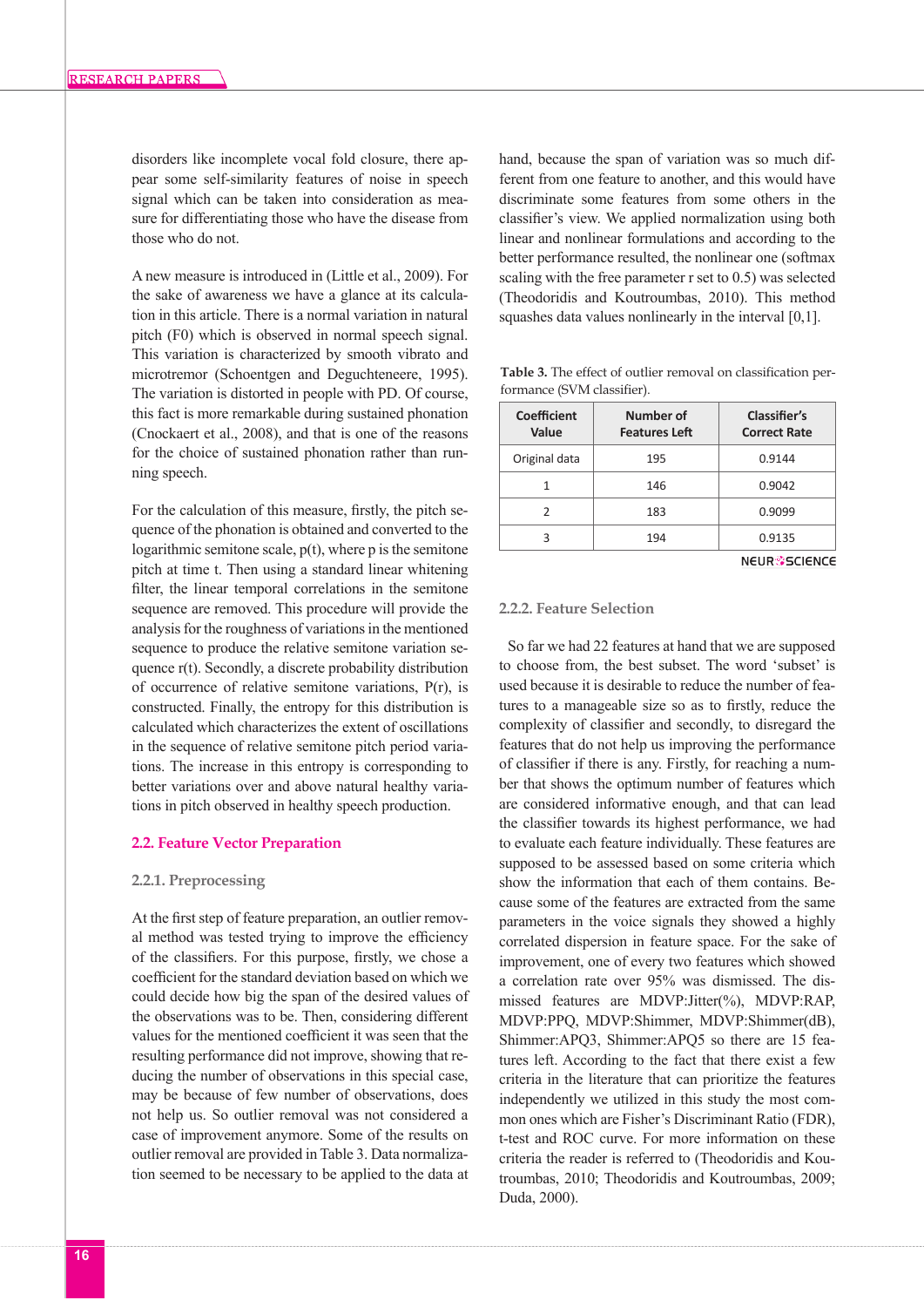Incrementing one by one the number of features that had already been prioritized and using them in a SVM classifier and simultaneously evaluating the performance of classifier it was revealed that the highest performance is achieved when using a combination of 7 most prior features, using the three classifiers at hand. It is confirmed by the resulted curves shown in Fig. 2 using the three mentioned criteria. As it is obvious when using 7 features two of the criteria (t-test and ROC curve) reach their maximum and the third one (Fisher) is almost in its peak so that the justification for the choice.



**NEUR<sup>3</sup>SCIENCE** 

**Figure 2.** Feature-performance curve. The three prevalent criteria have been used to evaluate the effect of number of features on classifier performance. SVM classifier with rbf kernel is used and Hold-out method is used for evaluation.

Now knowing the number of features required to attain the best performance it is time for choosing the best subset of the 7 features. If the exhaustive search is used there will be 6435 combinations for a combination of 7 out of 15 and they all need to be evaluated to find the best combination that leads to the best performance. It is proposed to use some criteria to prioritize the best subsets. The criteria used in this study are divergence, Bhattacharyya distance and scatter matrices which are the most prevalent in the literature of classification on this matter (Theodoridis and Koutroumbas, 2010). Generally speaking, each of these criteria somehow evaluates the difference that exists between features whether it is distance or dispersion or any other difference. We applied all three criteria on the 15 features and found the best subset of 7 using a Sequential Backward Selection (SBS) technique (Theodoridis and Koutroumbas, 2009). Thus in this way instead of having to do a collection of

| <b>Criterion</b>                 | <b>7 Chosen Features</b>                                                |  |  |  |
|----------------------------------|-------------------------------------------------------------------------|--|--|--|
| Divergence                       | MDVP: Fo(Hz), MDVP: Fhi(Hz),<br>DFA.<br>spread1, spread2, D2, PPE       |  |  |  |
| Bhattacharyya<br><b>Distance</b> | Fo(Hz), MDVP: Fhi(Hz),<br>MDVP:<br>MDVP:APQ, spread1, HNR, spread2, DFA |  |  |  |
| <b>Scatter Matrices</b>          | Fhi(Hz), spread1,<br>MDVP:<br>DFA.<br>Shimmer:DDA, RPDE, D2, PPE        |  |  |  |

**Table 4.** Chosen feature sets provided using different feature vector selection criteria.

**NEUR<sup>3</sup>SCIENCE** 

32767 evaluations for all combinations of 15 features we did a total search of 93 combinations. The calculation of this total search number is based on the formula for SBS searching technique (Duda et al., 2000).

The best combination is found according to some criterion and after that we did the evaluation of performance for each of the three criteria. The computational cost in (Little et al., 2009) is considered of importance any more, using this method. The results are shown in Table 4. For more information on these criteria and also SBS method the reader is referred to (Duda et al., 2000). According to the resulted 7 features chosen by the criteria and the fact that there are a total of 13 specific features mentioned by the three criteria, it can be concluded that the three criteria are highly correlated in result. We decided to choose the features proposed by divergence criterion (based on the best resulting performance of classifier) and will use them in the following section. They are MDVP: Fo(Hz), MDVP: Fhi(Hz), DFA, spread1, spread2, D2 and PPE.

### **3. Results**

Now we have got the best subset of seven features according to divergence criterion. Our next goal is to understand how different classifiers would behave when encountering the chosen data and to compare their performance. Now we are sure that our subset is the best one among all existing subsets and we can focus on the classification part. We used the commercial software  $MATLAB<sup>1</sup>$  for all our computations and programs in this study. The adopted classifiers are Support Vector Machine (SVM), K-Nearest Neighbor (KNN) and some discrimination-function-based (DBF) classifiers. For the evaluation of classification there are different methods in the literature that each of them has some pros and some cons. K-fold cross-validation, HoldMout cross validation, Holdout method and Random subsampling

<sup>1</sup>. MATLAB is a registered trademark of The Math Works, Inc., Natick, MA.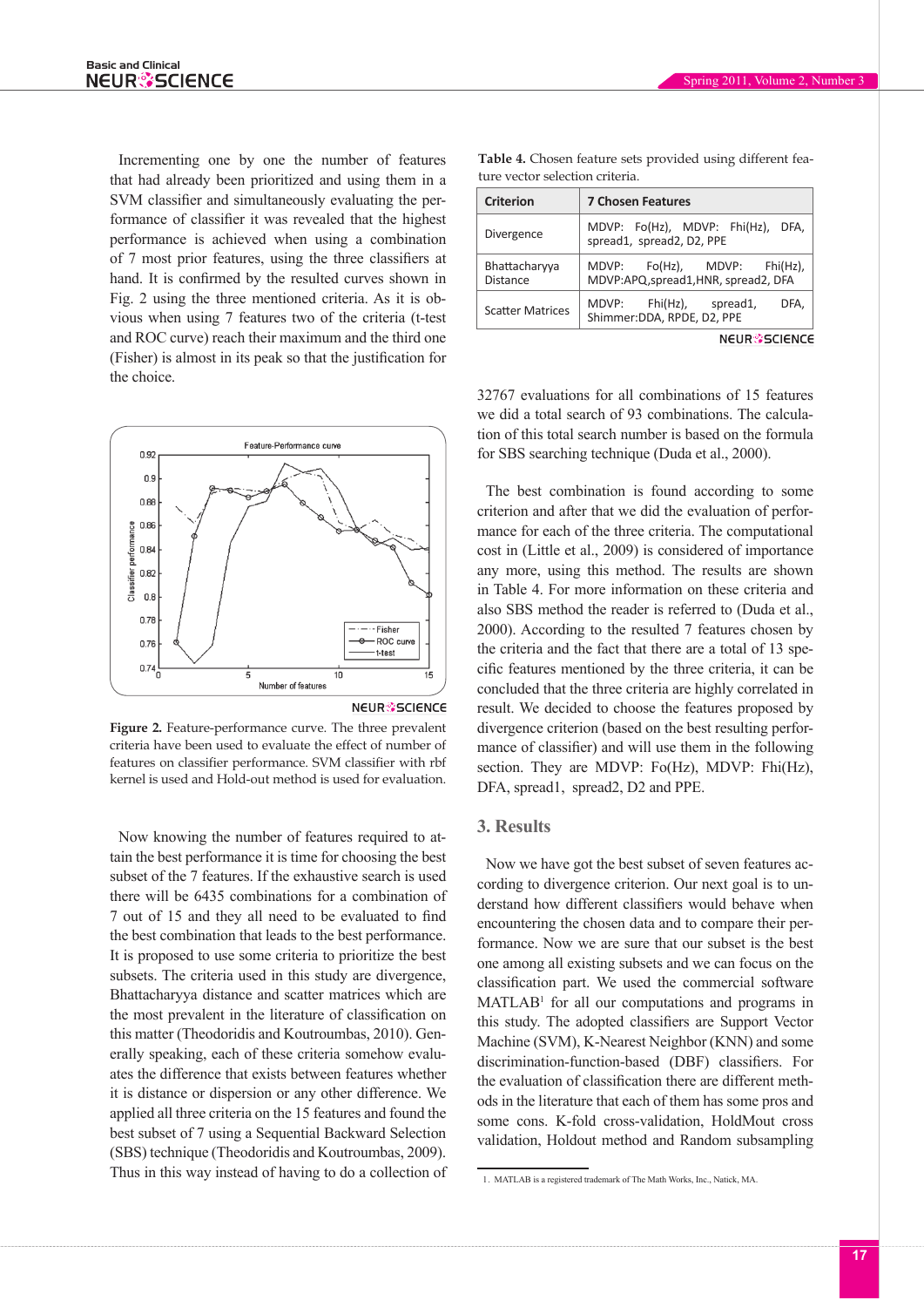methods are instances (Theodoridis and Koutroumbas, 2009).

We made use of the four above-mentioned methods to evaluate the performance of classifiers firstly to bring about a comparison case and secondly to cover all common methods of evaluation assuring that it provides enough evidence on the dignity of the calculations. There are some free parameters for these methods and for classifiers that have been chosen based on the best resulting performance for classifiers. They are K=3 for

K-fold cross-validation, M=1 for Leave-M-out method and considering half of the samples for training and the rest for testing purpose in random sub-sampling. For SVM classifier we used RBF kernel function with the sigma value of 1, in KNN classifier K equals 4 and for DBF classifier we chose diag-quadratic discrimination function with the prior probabilities chosen according to number of samples in each class. According to the fact that the number of measurements are 147 and 48 for class1 (Patient) and class2 (Normal) respectively, prior probabilities are 0.674 and 0.326 respectively.

Table 5. Classification performance for SVM classifier.

| <b>SVM</b>   | <b>Correct Rate</b> | <b>Error Rate</b> | Sensitivity | <b>Specificity</b>             |
|--------------|---------------------|-------------------|-------------|--------------------------------|
| Random Subs. | 0.9175              | 0.0825            | 0.6400      | 0.9861                         |
| Holdout      | 0.9113              | 0.0887            | 0.6792      | 0.9877                         |
| K-fold       | 0.9128              | 0.0872            | 0.6875      | 0.9864                         |
| LeaveMout    | 0.9000              | 0.1000            | 0.8000      |                                |
| Average      | 0.9104              | 0.0896            | 0.7016      | 0.9900                         |
|              |                     |                   |             | <b>NEUR<sup>8</sup>SCIENCE</b> |

Results of classification are gathered in Table 5 to 7 for the mentioned classifiers respectively. For each of the classifiers correct rate, error rate, specificity and sensitivity are calculated. These criteria are defined in the following. By definition sensitivity relates to the test's ability to identify positive results. Here, if our test has

high sensitivity then a negative result would suggest the absence of disease. For example, a sensitivity of 100% means that the test recognizes all actual positives  $-$  i.e. all sick people are recognized as being ill. So does the specificity for negative results.

| <b>KNN</b>   | <b>Correct Rate</b> | <b>Error Rate</b> | Sensitivity | <b>Specificity</b>   |
|--------------|---------------------|-------------------|-------------|----------------------|
| Random Subs. | 0.9533              | 0.0467            | 0.8333      |                      |
| Holdout      | 0.9165              | 0.0835            | 0.7917      | 0.9575               |
| K-fold       | 0.9333              | 0.0667            | 0.8750      | 0.9524               |
| LeaveMout    | 0.9500              | 0.0500            | 0.9000      |                      |
| Average      | 0.9382              | 0.0617            | 0.8500      | 0.9774               |
|              |                     |                   |             | <b>NELIR SCIENCE</b> |

Table 6. Classification performance for KNN classifier.

A high rate of specificity shows the ability of our test to rule out the disease in the subject. Conclusively, the

highest rate is desired for all these criteria but the error rate.

| <b>DFB</b> classifier | <b>Correct Rate</b> | <b>Error Rate</b> | Sensitivity | <b>Specificity</b> |
|-----------------------|---------------------|-------------------|-------------|--------------------|
| Random Subs.          | 0.8031              | 0.1969            | 0.5833      | 0.8904             |
| Holdout               | 0.7911              | 0.2089            | 0.6375      | 0.8416             |
| K-fold                | 0.8103              | 0.1897            | 0.6458      | 0.8639             |
| LeaveMout             | 0.8833              | 0.1167            | 0.8000      | 0.9667             |
| Average               | 0.8220              | 0.1780            | 0.6666      | 0.8906             |
|                       |                     |                   |             |                    |

**Table 7.** Classification performance for DFB classifier.

**NEUR<sup>3</sup>SCIENCE**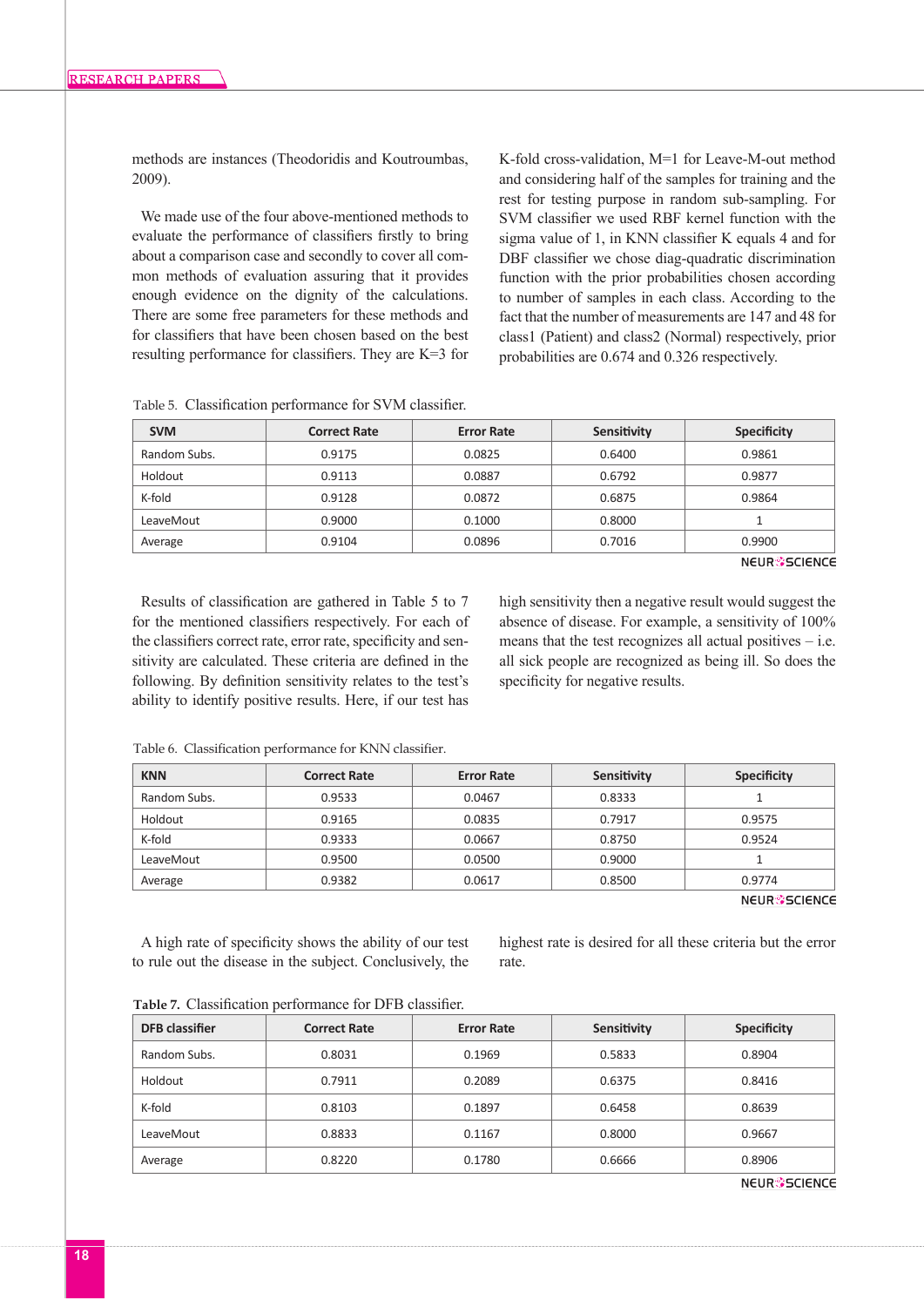As it can be seen in Table 5 SVM classifier has been successful in giving a great specificity and a relatively good correct rate. KNN classifier, however, achieved a better correct rate and a lower specificity at the same

time. Discrimination-function-based classifier provides a lower performance in all aspects meaning a kind of failure for that classifier in this special case.

| Classifier | <b>Correct Rate</b> | <b>Error Rate</b> | Sensitivity | <b>Specificity</b>   |
|------------|---------------------|-------------------|-------------|----------------------|
| <b>SVM</b> | 0.9104              | 0.0896            | 0.7016      | 0.9900               |
| <b>KNN</b> | 0.9382              | 0.0618            | 0.8500      | 0.9774               |
| DFB        | 0.8220              | 0.1780            | 0.6666      | 0.8906               |
|            |                     |                   |             | <b>NEUR</b> SSCIENCE |

**Table 8.** Average classification performance for the three classifiers.

Table 8 provides a comparison between the three classifiers from different views. As it is obvious, averagely the highest correct rate and sensitivity rate are resulted by the KNN classifier, which are 0.9382 and 0.85 respectively, and the highest specificity is provided by SVM classifier which is 0.99. This means that KNN classifier has the most ability to recognize positive cases of PD while the SVM classifier showed the most able to diagnose negative cases. Generally speaking, based on the correct rate which is the most general criterion for precision, KNN is the best classifier among the mentioned classifiers to differentiate between the people with PD and those without it.

# **4. Discussion**

The main reason behind such studies as ours is to try to computerize the diagnosis process. The more computerized the diagnosis, the less expert intervention needed and so the less subjective diagnosis made. So the main goal of this study was to provide physicians with some diagnostic tool for Parkinson's disease, enabling them to make earlier diagnosis. This diagnosis would not be subjective as well. Subjective interpretation of a disease can be the result of factors such as experience, knowledge and even the mood of that physician at the time of diagnosis which is not desirable. It was tried to provide diagnosis through speech signals. By providing a basic concept for feature selection in this matter not only did our study reduced the computational costs (especially when coping with bigger databases) of previous works but also it improved the classification performance which is equivalent to a better diagnosis. The satisfactory performance of classification which is achieved means implicitly the self sufficiency of the method and the lack of need for physician's intervention. That is the desired result.

It is noted that the features of speech signals used in this study were extracted so as to expose some malfunctions of nervous system in PD. Different features can be extracted each of which might be representing some other problems. This piece of work can be used as a monitoring tool for telemedicine if used regularly by the physician at a remote surgery. In this way voice signals are checked for small changes during the time. This is our future goal to achieve.

### **References**

- Lang A.E., Lozano A. M. (1998). Parkinson's disease First of two parts. New England Journal of Medicine 339:1044-1053.
- Van Den Eeden S. K., Tanner C. M., Bernstein A. L., Fross R. D., Leimpeter A., Bloch D. A., Nelson L. M. (2003). Incidence of Parkinson's disease: Variation by age, gender, and Race/ Ethnicity. American Journal of Epidemiology 157:1015-1022.
- Singh N., Pillay V., Choonara Y. E. (2007). Advances in the treatment of Parkinson's disease. Progress in Neurobiology 81:29-44.
- Ho A. K., Iansek R., Marigliani C., Bradshaw J. L., Gates S. (1998). Speech impairment in a large sample of patients with Parkinson's disease. Behavioural Neurology 11:131-137.
- Logemann J. A., Fisher H. B., Boshes B., Blonsky E. R. (1978). Frequency and Co-Occurrence of Vocal-Tract Dysfunctions in Speech of a Large Sample of Parkinson Patients. Journal of Speech and Hearing Disorders 43:47-57.
- Rahn D. A., Chou M., Jiang J. J., Zhang Y. (2007). Phonatory impairment in Parkinson's disease: Evidence from nonlinear dynamic analysis and perturbation analysis. Journal of Voice 21: 64-71.